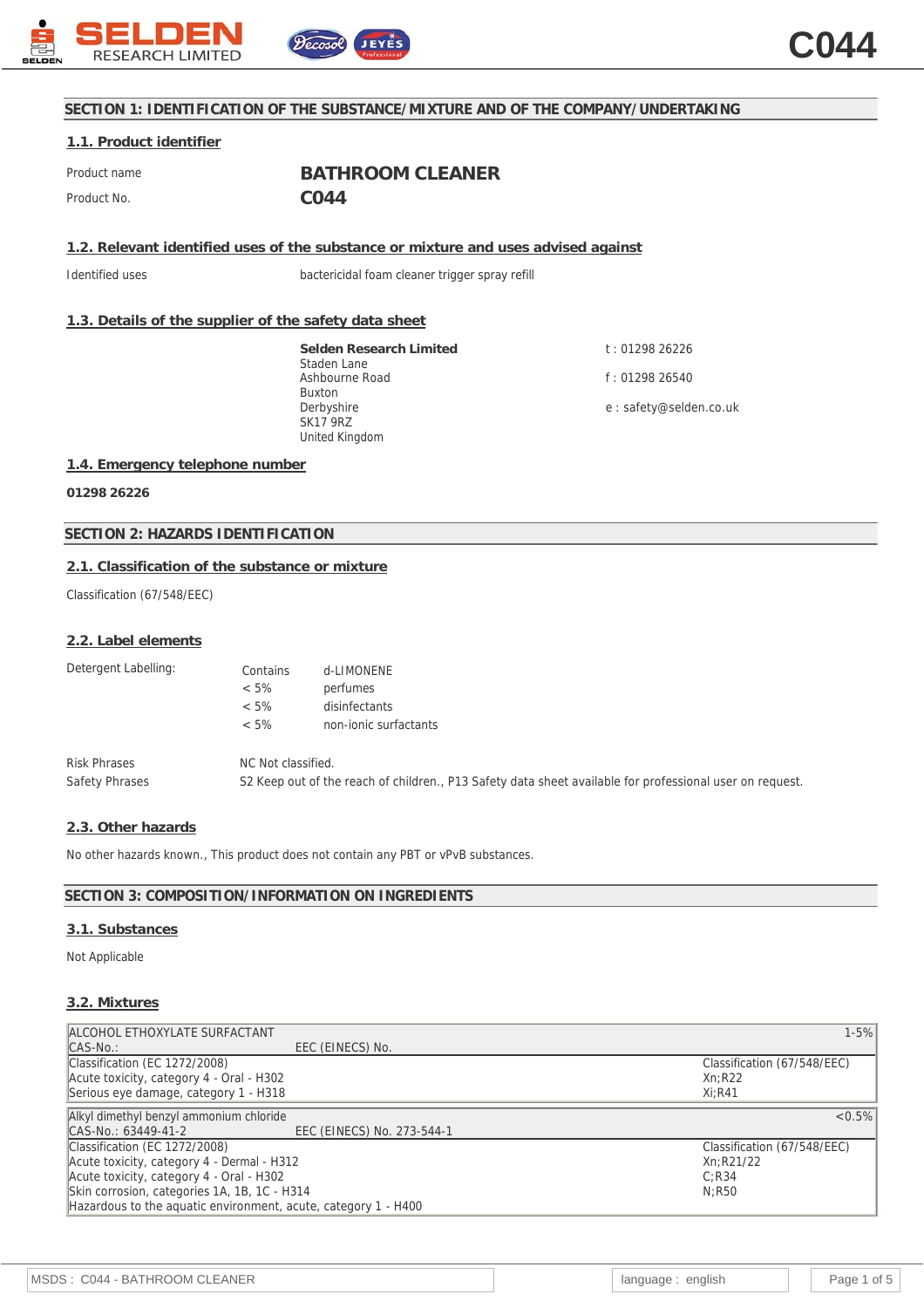

N,N-dimethyltetradecylamine N-oxide <0.5%

Classification (67/548/EEC)

Xn;R22 Xi;R38,R41 N;R50

CAS-No.: 3332-27-2 EEC (EINECS) No. 222-059-3 Classification (EC 1272/2008) Acute toxicity, category 4 - Oral - H302 Skin irritation, category 2 - H315 Serious eye damage, category 1 - H318 Hazardous to the aquatic environment, acute, category 1 - H400

The Full Text for all R-Phrases and Hazard Statements are Displayed in Section 16.

# **SECTION 4: FIRST AID MEASURES**

#### **4.1. Description of first aid measures**

| General information |                                                                                                                                                              |
|---------------------|--------------------------------------------------------------------------------------------------------------------------------------------------------------|
| Inhalation          | General first aid, rest, warmth and fresh air.                                                                                                               |
| Ingestion           | DO NOT INDUCE VOMITING!, Rinse mouth thoroughly., Drink plenty of water., Get medical attention., NEVER MAKE<br>AN UNCONSCIOUS PERSON VOMIT OR DRINK FLUIDS! |
| Skin contact        | Rinse with water., Get medical attention if any discomfort continues.                                                                                        |
| Eye contact         | Promptly wash eyes with plenty of water while lifting the eye lids., Get medical attention if any discomfort continues.                                      |

#### **4.2. Most important symptoms and effects, both acute and delayed**

| Ingestion    | Liquid irritates mucous membranes and may cause abdominal pain if swallowed., Diarrhoea., Nausea,<br>vomiting. |
|--------------|----------------------------------------------------------------------------------------------------------------|
| Skin contact | Prolonged contact may cause dryness of the skin.                                                               |
| Eye contact  | Irritation is likely.                                                                                          |

#### **4.3. Indication of any immediate medical attention and special treatment needed**

Treat Symptomatically.

### **SECTION 5: FIREFIGHTING MEASURES**

#### **5.1. Extinguishing media**

Extinguishing media This product is not flammable., Use fire-extinguishing media appropriate for surrounding materials.

#### **5.2. Special hazards arising from the substance or mixture**

Unsuitable extinguishing media

#### **5.3. Advice for firefighters**

Special Fire Fighting Special Fire Fighting Self contained breathing apparatus and full protective clothing must be worn in case of fire.<br>Procedures

# **SECTION 6: ACCIDENTAL RELEASE MEASURES**

# **6.1. Personal precautions, protective equipment and emergency procedures**

For personal protection, see section 8.

# **6.2. Environmental precautions**

Any spillage needs to be contained and not allowed to enter water courses

# **6.3. Methods and material for containment and cleaning up**

Stop leak if possible without risk., Absorb in vermiculite, dry sand or earth and place into containers., Flush with plenty of water to clean spillage area., Do not contaminate water sources or sewer.

#### **6.4. Reference to other sections**

For personal protection, see section 8. For waste disposal, see section 13.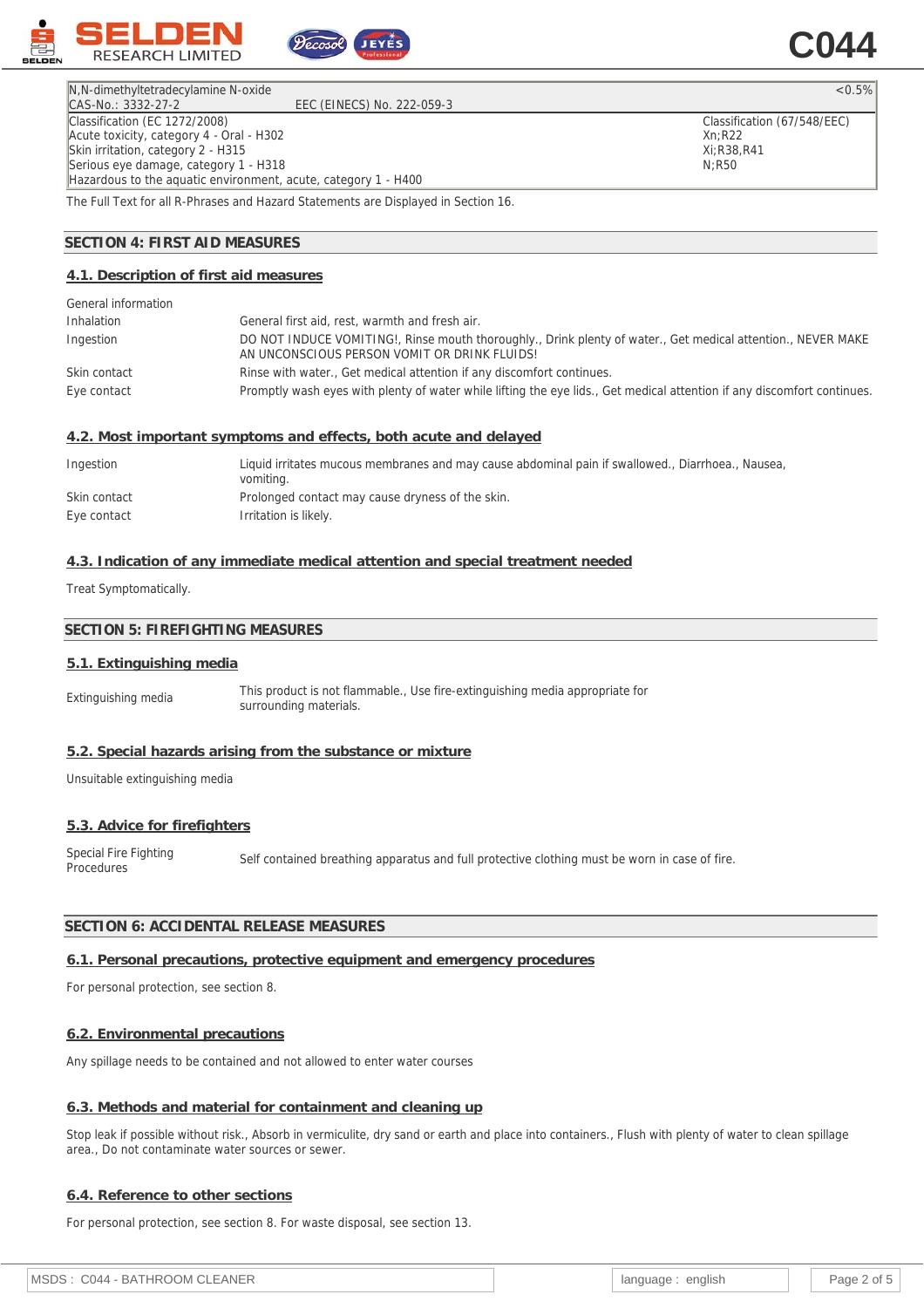# **SECTION 7: HANDLING AND STORAGE**

# **7.1. Precautions for safe handling**

Eye protection should be considered where there is a risk of splashing. Rubber gloves and barrier cream are recommended when using any chemical.

# **7.2. Conditions for safe storage, including any incompatibilities**

Store in tightly closed original container in a dry, cool and well-ventilated place., Keep in original container.

### **7.3. Specific end use(s)**

See product label for detailed usage and instructions.

#### **SECTION 8: EXPOSURE CONTROLS/PERSONAL PROTECTION**

#### **8.1. Control parameters**

Not applicable

**8.2. Exposure controls**

Protective equipment



Hand protection For prolonged or repeated skin contact use suitable protective gloves. Eye protection Safety glasses are not normally required. However their use is recommended where there is a risk of spray mist or splashing when using or handling product. Other Protection General workwear only

# **SECTION 9: PHYSICAL AND CHEMICAL PROPERTIES**

### **9.1. Information on basic physical and chemical properties**

| Appearance               | Clear, Liquid           |
|--------------------------|-------------------------|
| Colour                   | Dark., Green.           |
| Odour                    | Characteristic., lime   |
| Relative density         | $0.998 - 1.008$ @ 20 °C |
| pH-Value, Conc. Solution | 1.7                     |

# **SECTION 10: STABILITY AND REACTIVITY**

### **10.1. Reactivity**

Stable under normal temperature conditions.

# **10.2. Chemical stability**

Stable under normal temperature conditions.

### **10.3. Possibility of hazardous reactions**

None known

### **10.4. Conditions to avoid**

Avoid excessive heat for prolonged periods of time.

# **10.5. Incompatible materials**

Strong acids., Strong alkalis.

### **10.6. Hazardous decomposition products**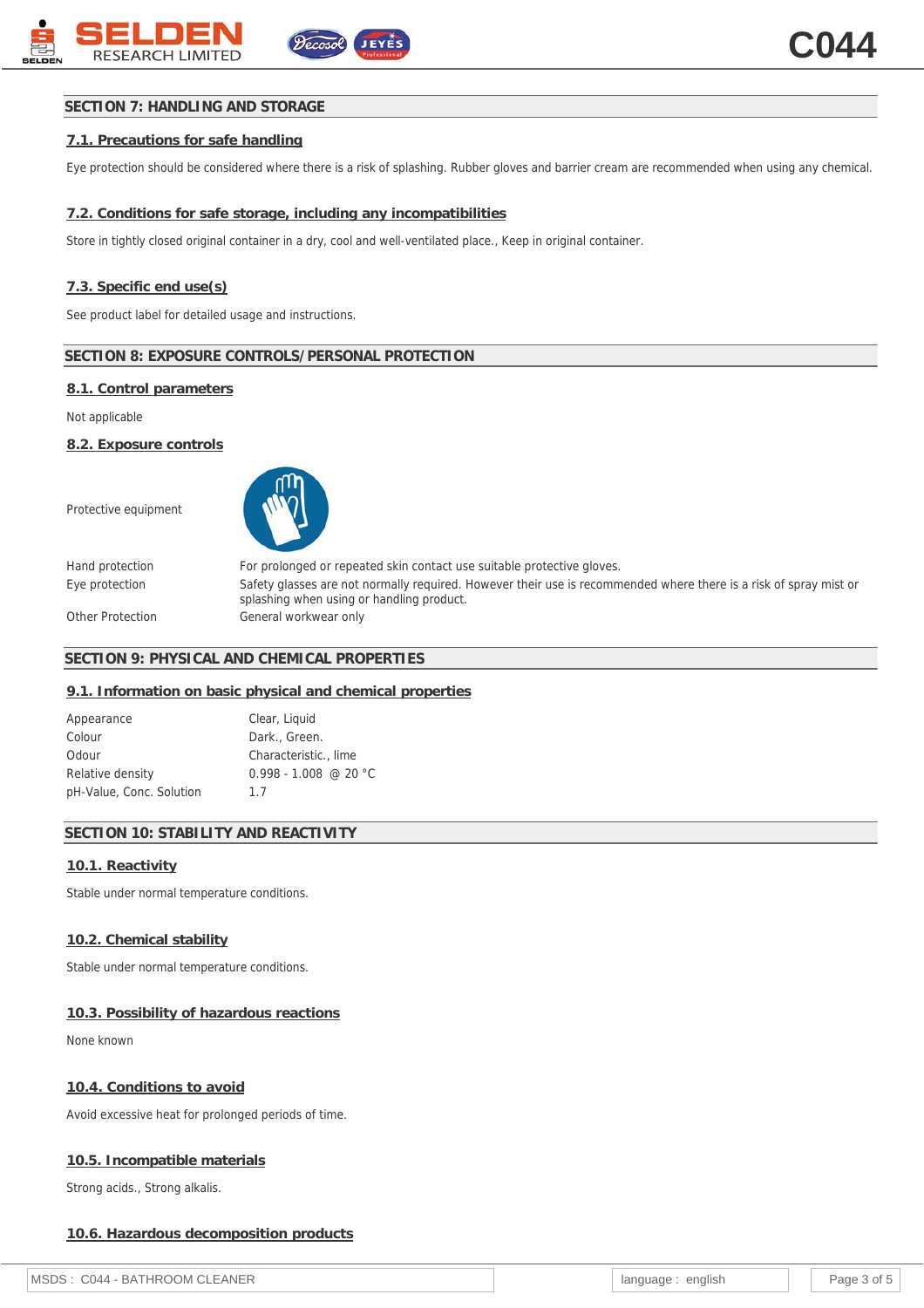



# Not known.

# **SECTION 11: TOXICOLOGICAL INFORMATION**

#### **11.1. Information on toxicological effects**

| Toxicological information | No toxicological data is available for this mixture, however data can be provided for specific raw materials upon<br>reauest. |
|---------------------------|-------------------------------------------------------------------------------------------------------------------------------|
| Ingestion                 | Liquid irritates mucous membranes and may cause abdominal pain if swallowed., Diarrhoea., Nausea, vomiting.                   |
| Skin contact              | Prolonged contact may cause dryness of the skin.                                                                              |
| Eye contact               | Irritation is likely.                                                                                                         |

# **SECTION 12: ECOLOGICAL INFORMATION**

#### **12.1. Toxicity**

Not classed as Hazardous to the Environment but release to the environment should be avoided.

ecosol

#### **12.2. Persistence and degradability**

Degradability The surfactants contained within the product comply with the biodegradability criteria as laid down in Regulation (EC) No 648/2004.

# **12.3. Bioaccumulative potential**

Bioaccumulative potential The product does not contain any substances expected to be bioaccumulating.

### **12.4. Mobility in soil**

Mobility: The product contains substances, which are water soluble and may spread in water systems.

# **12.5. Results of PBT and vPvB assessment**

This product does not contain any PBT or PvB substances

#### **12.6. Other adverse effects**

None known

# **SECTION 13: DISPOSAL CONSIDERATIONS**

# **13.1. Waste treatment methods**

Dispose of waste and residues in accordance with local authority requirements.

# **SECTION 14: TRANSPORT INFORMATION**

General The product is not covered by international regulation on the transport of dangerous goods (IMDG, IATA, ADR/RID).

# **14.1. UN number**

**14.2. UN proper shipping name**

Proper Shipping Name: Not applicable

### **14.3. Transport hazard class(es)**

Transport Labels Not Applicable

**14.4. Packing group**

# **14.5. Environmental hazards**

| MSDS : C044 - BATHROOM CLEANER | language :<br>english |  | Page 4 of 5 |
|--------------------------------|-----------------------|--|-------------|
|--------------------------------|-----------------------|--|-------------|